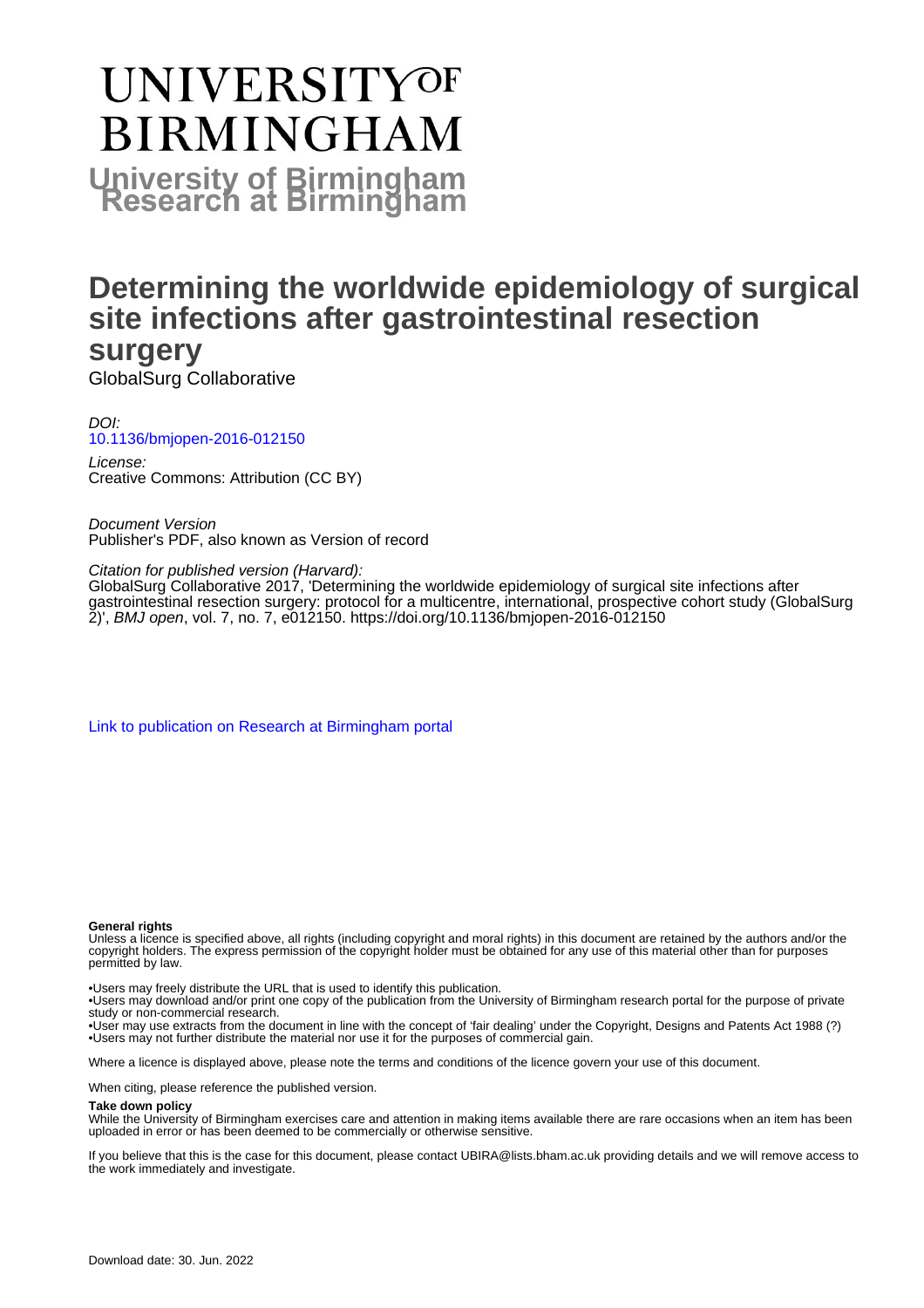Open Access

## **BMJ Open Determining the worldwide epidemiology of surgical site infections after gastrointestinal resection surgery: protocol for a multicentre, international, prospective cohort study (GlobalSurg 2)**

GlobalSurg Collaborative

#### **ABSTRACT**

**To cite:** Collaborative GS. Determining the worldwide epidemiology of surgical site infections after gastrointestinal resection surgery: protocol for a multicentre, international, prospective cohort study (GlobalSurg 2). *BMJ Open* 2017;7:e012150. doi:10.1136/ bmjopen-2016-012150

► Prepublication history and additional material for this paper are available online. To view these files please visit the journal online [\(http://dx.doi.](http://dx.doi.org/10.1136/bmjopen-2016-012150) [org/10.1136/bmjopen-2016-](http://dx.doi.org/10.1136/bmjopen-2016-012150) [012150\)](http://dx.doi.org/10.1136/bmjopen-2016-012150).

Received 7 June 2016 Revised 22 October 2016 Accepted 10 January 2017 Introduction Surgical site infection (SSI) is the most common complication following major gastrointestinal surgery, affecting between 25% and 40% of patients. The rate of SSI doubles from low-income to highincome settings, persisting after risk adjustment. The relative impact of antibiotic-resistant organisms and the effectiveness of antibiotic prophylaxis globally are unknown. This study aims to determine SSI rates following gastrointestinal surgery across worldwide hospital settings.

Methods and analysis This multicentre, international, prospective cohort study will be undertaken by any hospital providing emergency or elective gastroenterological surgical services. Centres will collect observational data on consecutive patients undergoing emergency or elective gastrointestinal resection, cholecystectomy or appendicectomy during a 6-month period. The primary outcome is the incidence of SSI with secondary outcomes describing the organisms causing SSIs, including their antibiotic susceptibility, and the microbiological tests used to identify them.

Ethics and dissemination This project will not affect clinical practice and has been classified as clinical audit following research ethics review. The protocol will be disseminated through the international GlobalSurg network.

Trial registration number NCT02662231.

#### **INTRODUCTION**

The burden of surgical disease in low and middle-income countries (LMICs) is growing.<sup>[1](#page-7-0)</sup> Specific programmes have aimed to highlight the unmet need for safe surgery and anaesthesia as part of the global health agenda.<sup>[2](#page-7-1)</sup> The Lancet Commission on Global Surgery outlined six core indicators for the assessment of global surgical systems, including the postoperative mortality rate (POMR).<sup>[3](#page-7-2)</sup> While clearly important, mortality only affects 1%-[4](#page-7-3)% of all patients.<sup>4</sup> For major gastrointestinal surgery, quantifying POMR

#### Strengths and limitations of this study

- $\blacktriangleright$  This will be the first international, multicentre, prospective study to assess the incidence of surgical site infections (SSI) for patients undergoing elective and emergency major gastrointestinal surgery.
- ► The collaborative methodology adopted, as described elsewhere, allows for large volume, highquality data collection while avoiding overburdening high-volume and low-resource centres that may otherwise be unable to participate in such projects.
- ► Previous studies have had varying subjective definitions of SSI; this study uses standardised definitions from the Centre for Disease Control and Prevention, which are widely implemented and internationally validated.
- ► Due to the observational nature of the study, it will not be possible to determine a causative link between risk factors and SSI and therefore comparisons of incidence and risk factors across different Human Development Index settings will be hypothesis generating only.
- $\triangleright$  As it is not possible to apply strict data monitoring within the confines of this study, we have developed a mixed-methods quantitative and qualitative validation process for our primary outcome measure, and case ascertainment rate, which will be applied to a sample of representative centres.

alone neglects the burden of postoperative morbidity, which affects a greater propor-tion of patients.<sup>[2](#page-7-1)</sup> Other relevant markers of postoperative outcome are also needed to determine the success of surgery in the majority of patients who will survive.

Surgical site infection (SSI) is the most common complication following major gastrointestinal surgery,<sup>[5](#page-7-4)</sup> affecting between 25% and 40% of patients after midline laparotomy in high-income settings. $67$  SSI is implicated in one-third of postoperative deaths and accounts for 8% of all deaths



University of Birmingham, Birmingham, UK

Correspondence to GlobalSurg Collaborative; aneelbhangu@gmail.com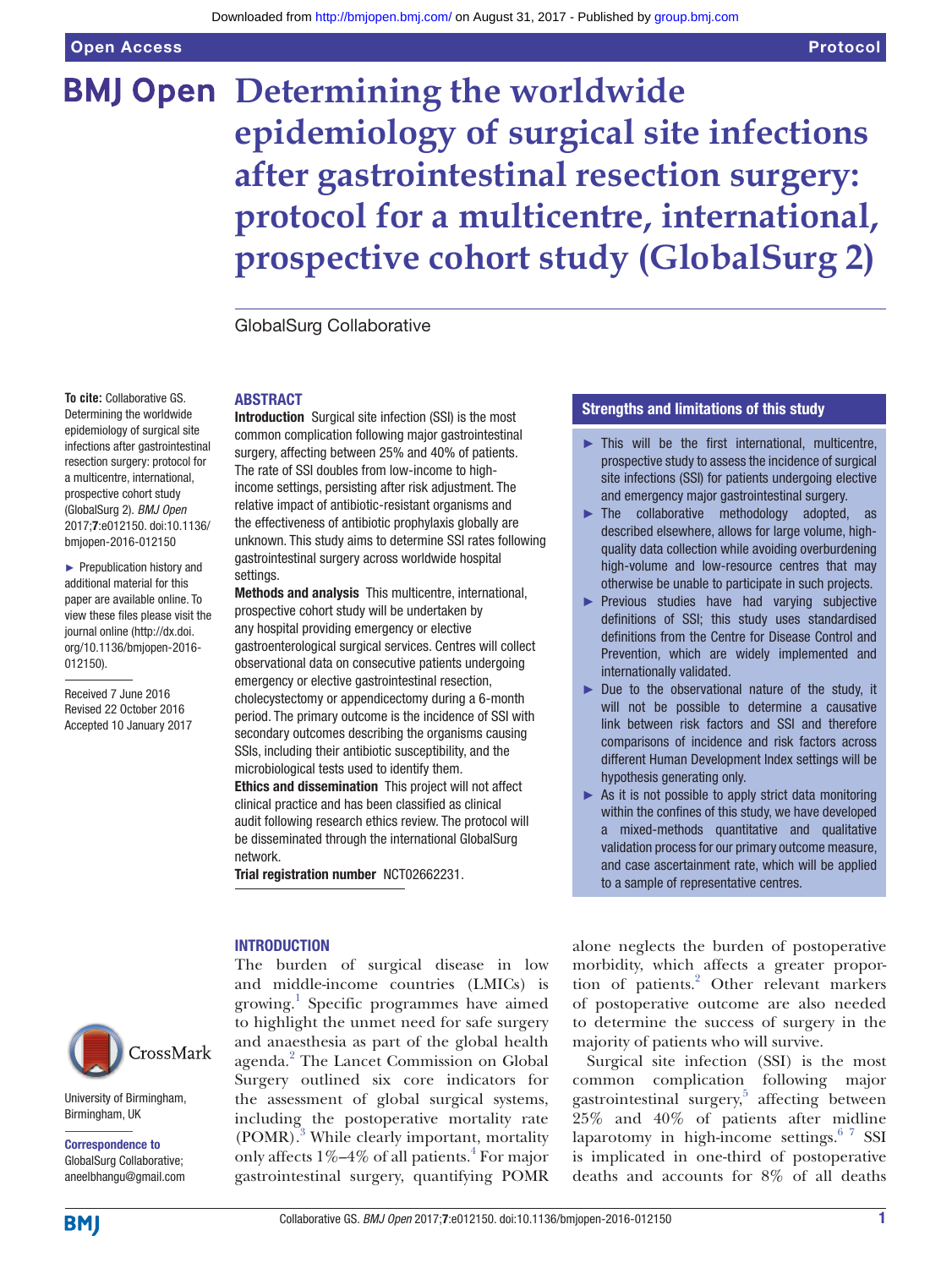caused by a nosocomial infection. $8-10$  Furthermore, SSIs cause pain and discomfort, increase hospital stay and put patients at greater risk of secondary infectious complications. This has an important economic impact with an attributable cost in the UK of £30 million per year.<sup>[11](#page-7-7)</sup>

Our 2014/2015 prospective, observational cohort study (GlobalSurg  $1^{12}$  $1^{12}$  $1^{12}$ ) included 10475 patients from 58 countries. It showed that the incidence of SSI more than doubled from high  $(7.4\%)$ , to middle  $(14.4\%)$ , to low (20.0%)-income countries. This persisted after multivariable risk adjustment for patient and hospital confounders (middle income: OR 1.96 (1.63–2.32) and low income: OR 2.06 (1.67–2.57)). In the most contaminated procedures, one in three patients from LMICs suffered an SSI. Dirty surgery doubled in low-income countries (29.7% vs 16.6% in high-income settings), which was in turn associated with doubling of SSI (34.5% low income vs 15.4% high income). However, SSI was assessed as a secondary outcome measure as part of that study, lacking validity and requiring external validation.

Antibiotic-resistant organisms are now prevalent worldwide and a focus of interest for policy leaders and global health advocates. $^{13}$  In high-income settings, methicillin-resistant *Staphylococcus aureus* accounts for up to 50% of *S. aureus* infections.[14](#page-7-10) While many hospitals in low-income settings are not able to routinely perform surveillance of resistant patterns, yet the little evidence that does exist suggests an accelerating incidence of antibiotic-resistant SSIs[.15](#page-7-11) Patients with antibiotic-resistant infections have a higher risk of mortality and morbidity, and require more healthcare resources.<sup>16</sup> Currently, few data exist describing the international epidemiology of SSIs, the causative organisms or incidence of antimicrobial drug resistance. Investigating the diagnosis and treatment of SSIs is an urgent global health priority, with important implications for patients, clinicians and policymakers.

#### Primary aims

The primary aim is to determine the incidence of SSI following elective and emergency gastrointestinal surgery across low, middle and high Human Development Index (HDI) countries.

#### Secondary aims

The secondary aims include describing the organisms causing SSIs, the incidence of antibiotic-resistant pathogens and the microbiological tests used to identify them. The impact of the method of 30-day follow-up on these outcomes, where performed, will also be analysed.

#### **METHODS Study design**

This is a multicentre, international, prospective, observational cohort study of all consecutive patients undergoing elective or emergency gastrointestinal surgery over a 14-day period. Individual collaborators are free to choose any 14-day period within the 6-month study period to

collect data. The study will run from 4 January 2016 to 31 July (with 30-day follow-up of the last data collection period finishing on 30 August 2016). This 'snapshot' study design is a validated model that has been delivered successfully in previous studies.  $61718$ 

#### The GlobalSurg network

GlobalSurg [\(http://globalsurg.org/](http://globalsurg.org/)) is an international research collaborative, fostering regional, national and international surgical networks. The collaborative model used has previously been described elsewhere<sup>19</sup> and has already facilitated one multicentre, international, prospective cohort study.<sup>20</sup> GlobalSurg is run by the Surgical Research Gateway (SuRG) Foundation [\(http://surg](http://surgfoundation.org/)[foundation.org/;](http://surgfoundation.org/) registered charity number 1159898), in collaboration with the University of Birmingham and University of Edinburgh. The objective of the charity is to advance the education of medical students and doctors in surgical science, clinical research and audit methods by promoting participation in collaborative clinical research and audit studies.

#### Study setting

Any surgical unit providing emergency or elective surgery worldwide is eligible to participate. Included centres must capture all consecutive patients and ensure data collection is >95%complete. Centres with >5% missing data, when including all possible data points, will be excluded from the final analysis and removed from authorship. The minimum number of patients that must be recruited is 1. Multiple teams covering different non-overlapping time periods at each hospital are encouraged.

#### Patient inclusion and exclusion criteria

Patients of all ages (adult and paediatric) undergoing elective, semielective or emergency gastrointestinal resection, cholecystectomy or appendicectomy are eligible to enter [\(box](#page-2-0) 1). Any operative approach can be used. Operations with a primary indication classified as vascular surgery, gynaecology, urology or transplantation should be excluded.

#### Box 1 Patient inclusion and exclusion criteria

#### <span id="page-2-0"></span>Inclusion criteria

- Patients of all ages (adult and paediatric)
- Consecutive patients during a chosen 14-day study period
- ► Undergoing emergency or elective gastrointestinal resection, cholecystectomy and appendicectomy
- ► Includes open, laparoscopic, laparoscopic converted and robotic cases
- ► Primary indication of trauma should be included
- ► Hernia repair with bowel resection should be included
- Exclusion criteria
- Operations with a primary indication classified as vascular surgery, gynaecology, urology or transplantation
- Caesarean sections
- Whipple procedure
- Simple hernia repair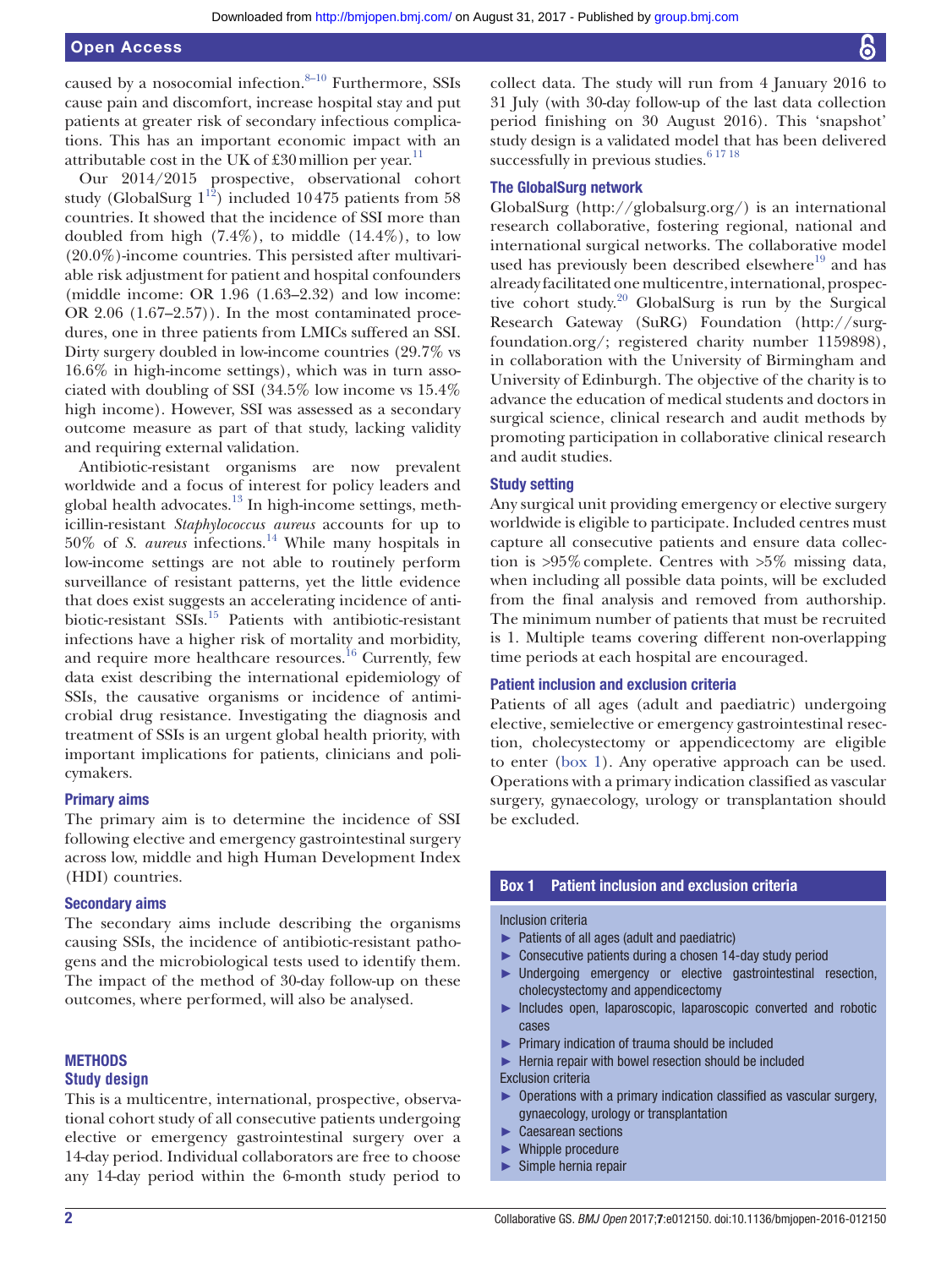#### Box 2 Centre for Disease Control and Prevention (CDC) criteria for surgical site infection  $(SSI)^{21}$

<span id="page-3-0"></span>CDC criteria for SSI require the patient to have at least one of the following:

- ► Purulent drainage from the superficial or deep (fascia or muscle) incision but not from within the organ/space component of the surgical site
- ► At least one of the following: pain or tenderness; localised swelling; redness; heat; fever and the incision is opened deliberately or spontaneously dehisces
- Abscess within the wound (clinical, histopathological or radiological detection)

Emergency procedures are defined as unplanned operations and include reoperations after previous procedures. Semielective procedures are defined as procedures planned on the background of the patient being discharged after an emergency admission in the past and is currently admitted for surgery. Gastrointestinal resection is defined as a complete transection and removal of a segment of the oesophagus, stomach, small bowel, colon or rectum.

Each individual patient should be included once into the study. Patients who return to theatre due to complications following earlier surgery can only be included if the index procedure is not already included.

#### Outcome measures

The primary outcome measure is the incidence of superficial or deep incisional SSI within 30 days of surgery involving any of the operative incisions made. This measure adopts the definitions within the 2008 Centre for Disease Control and Prevention<sup>21</sup> definitions of SSI ([box](#page-3-0) 2). Where it is unfeasible to follow-up the patients after discharge for 30 days postoperatively, in-hospital SSI incidence will be used as a proxy measure.

The secondary outcomes that will be derived from this study include:

- 1. a description of the global variation in organisms causing SSI (including use of microbiological tests);
- 2. the incidence of antibiotic-resistant pathogens detected in patients with SSI;
- 3. 30-day POMR;
- 4. 30-day postoperative reintervention rate;
- 5. assessing how difference in SSI rates varies based on the method by which patients are followed up.

#### **Data points**

Data points relating to patient, immunosuppression status, operative method and postoperative period will be collected [\(table](#page-4-0) 1). In order to maximise data completeness, a minimal data set has been designed to test only factors relevant to the outcome measures. Investigators will enter data via the secure internet-based Research Electronic Data Capture (REDCap) system.<sup>22</sup> Anonymous patient data will be held on the system hosted by the University of Edinburgh, Scotland, UK.

#### Investigators

The study will be undertaken by investigators around the world who will be responsible for disseminating the protocol at their individual site, ensuring appropriate study approvals are in place and collecting and uploading data to an online REDCap database. A central study writing committee compromising of an internationally representative group of healthcare professionals will be responsible for data analysis, final manuscript drafting and submission. Individuals will be required to register their unit via the REDCap system and will be required to complete two training modules prior to starting.

Countries with multiple sites will be assigned a country lead, who will be responsible for coordinating multiple teams across sites to ensure duplication of data does not occur. Each hospital will have a primary local investigator who will act as guarantor of data. A maximum of three local investigators can cover each 2-week data collection period. They will be responsible for gaining local audit, service evaluation or research ethics approval as appropriate to their institution. Investigators should also create clear mechanisms to identify and include all eligible patients, which involves daily review of operating logbooks, emergency admission lists and team handover lists. They should identify clear pathways to accurately collect baseline and follow-up data and be proactive in identifying postoperative events within the normal limits of follow-up.

Local arrangements for follow-up may include daily review of the patient and notes during admission and before discharge in order to identify in-hospital SSIs, reviewing patient status in outpatient clinics or via telephone interview at 30days (if this normal practice), checking hospital notes (paper or electronic) and looking at handover lists. All investigators will be listed as collaborators on resulting publications.

#### Quality of data

To ensure high data quality, a detailed protocol has been produced and published online. The protocol has been translated into common languages to ease investigator understanding, including Chinese (traditional and simpli-fied), Spanish, Italian, Greek, Portuguese and Arabic.<sup>[23](#page-7-17)</sup> In addition, investigators are mandated to complete two online educational modules, one a summary of the study protocol and the other an overview of the diagnosis and classification of SSI.

#### Data validation

Data validation will be performed in two parts across a group of representative centres. Case completeness assessment will involve an independent investigator ascertaining the number of eligible cases within a 2-week data collection period at a participating centre and comparing this to actual number of cases submitted. Data accuracy will be assessed using qualitative, semistructured interviews with investigators to assess local data collection methods.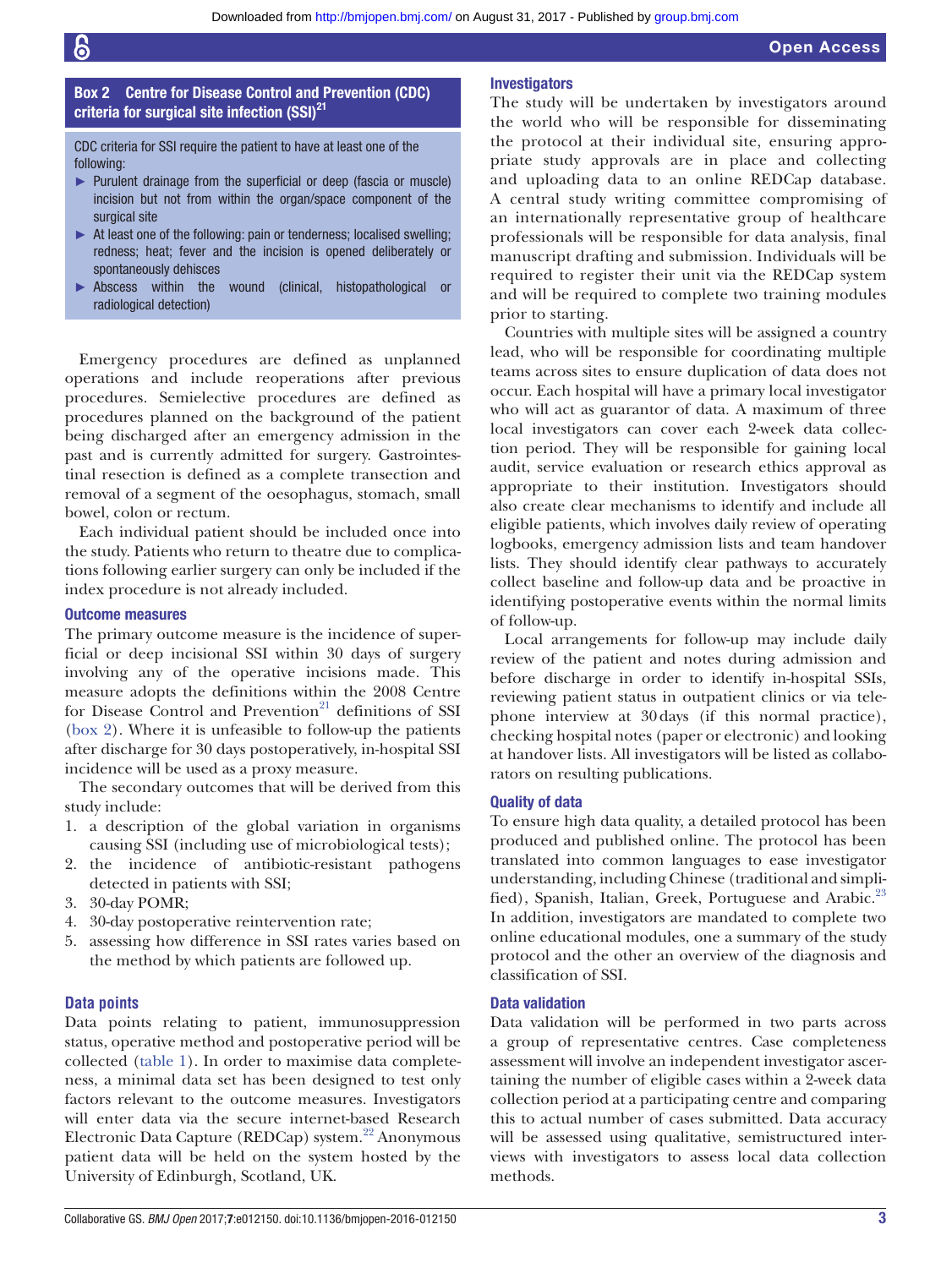Downloaded from<http://bmjopen.bmj.com/>on August 31, 2017 - Published by [group.bmj.com](http://group.bmj.com)

Open Access

<span id="page-4-0"></span>

| Table 1 Required data fields                                                                                                                                                 |                                                                                                                                                                                                                                                                                                                                                                                                                                                                                |
|------------------------------------------------------------------------------------------------------------------------------------------------------------------------------|--------------------------------------------------------------------------------------------------------------------------------------------------------------------------------------------------------------------------------------------------------------------------------------------------------------------------------------------------------------------------------------------------------------------------------------------------------------------------------|
| <b>Patient ID</b>                                                                                                                                                            | <b>Local hospital field</b>                                                                                                                                                                                                                                                                                                                                                                                                                                                    |
| Age                                                                                                                                                                          | If $>2$ years = whole years, if $<2$ years = months                                                                                                                                                                                                                                                                                                                                                                                                                            |
| Gender                                                                                                                                                                       | Male, female                                                                                                                                                                                                                                                                                                                                                                                                                                                                   |
| <b>ASA</b> score                                                                                                                                                             | I, II, III, IV, V, not recorded                                                                                                                                                                                                                                                                                                                                                                                                                                                |
| Immunosuppression                                                                                                                                                            | Diabetes: Diet controlled, Tablet controlled, Insulin controlled, No<br>HIV: Yes-on antiretroviral therapy; Yes-not on antiretroviral therapy, No,<br>Unknown<br>Steroids: Yes, No<br>Other immunosuppressive drugs (eg, azathioprine, methotrexate, biologic<br>agents): Yes, No<br>Chemotherapy (current chemotherapy or if the last cycle was within<br>12 weeks of operation): Yes, No<br>Active malarial infection: Yes-confirmed by blood film or equivalent test,<br>No |
|                                                                                                                                                                              | HIV: Yes-most recent preoperative CD4 count                                                                                                                                                                                                                                                                                                                                                                                                                                    |
| Smoking status                                                                                                                                                               | Current smoker (including those who stopped smoking within the last<br>6 weeks), Previous smoker, Never smoked, Unknown                                                                                                                                                                                                                                                                                                                                                        |
| Date and time of admission                                                                                                                                                   | DD/MM/YYYY HH:MM                                                                                                                                                                                                                                                                                                                                                                                                                                                               |
| Date and time operation started (knife to skin time)                                                                                                                         | DD/MM/YYYY HH:MM                                                                                                                                                                                                                                                                                                                                                                                                                                                               |
| Length of operation (knife to skin until point of<br>completion)                                                                                                             | <b>Minutes</b>                                                                                                                                                                                                                                                                                                                                                                                                                                                                 |
| Urgency of operation                                                                                                                                                         | Emergency (any surgery on the same admission as diagnosis),<br>Semielective, Elective (any planned admission for surgery)                                                                                                                                                                                                                                                                                                                                                      |
| Was a surgical safety checklist used (WHO or an<br>equivalent)?                                                                                                              | Yes, No-but available in this centre, No-not available in this centre                                                                                                                                                                                                                                                                                                                                                                                                          |
| Initial operative approach                                                                                                                                                   | Open midline, Open non-midline, Laparoscopic, Laparoscopic converted<br>to open, Robotic, Robotic converted to open                                                                                                                                                                                                                                                                                                                                                            |
| Primary operation performed                                                                                                                                                  | Pick from drop-down list; pick single main procedure performed                                                                                                                                                                                                                                                                                                                                                                                                                 |
|                                                                                                                                                                              | Appendicectomy-Appearance at surgery: simple (non-perforated),<br>complex (perforated, free pus), normal                                                                                                                                                                                                                                                                                                                                                                       |
|                                                                                                                                                                              | Appendicectomy-Duration of symptoms (eg, abdominal pain) prior to<br>surgery (days 0, 1, 2, 3, 4, 5, 6, 7+)                                                                                                                                                                                                                                                                                                                                                                    |
| Main surgical pathology/indication (the main cause<br>leading to surgery)                                                                                                    | Malignant (proven or suspected tumour/cancer), Benign                                                                                                                                                                                                                                                                                                                                                                                                                          |
| Intraoperative contamination                                                                                                                                                 | Clean contaminated: GI tract entered but no gross contamination<br>Contaminated: GI tract entered with gross spillage or major break in sterile<br>technique<br>Dirty: There is already contamination prior to operation (eg, with faeces or<br>bile)                                                                                                                                                                                                                          |
| Antibiotic use                                                                                                                                                               |                                                                                                                                                                                                                                                                                                                                                                                                                                                                                |
| Used for treatment before surgery (eg, trial of<br>antibiotics to treat diverticular abscess)                                                                                | Yes (total days), No                                                                                                                                                                                                                                                                                                                                                                                                                                                           |
| Used for prophylaxis at the point of incision<br>(ie, standard hospital prophylaxis)                                                                                         | Yes, No                                                                                                                                                                                                                                                                                                                                                                                                                                                                        |
| Continued at the end of surgery (ie, extended<br>prophylaxis after surgery)                                                                                                  | Yes (total days), No                                                                                                                                                                                                                                                                                                                                                                                                                                                           |
| Was epidural analgesia inserted on the day of<br>surgery?                                                                                                                    | Yes, No                                                                                                                                                                                                                                                                                                                                                                                                                                                                        |
| Were NSAIDs used postoperatively during the<br>first 5 days of after surgery? (including ibuprofen,<br>naproxen, diclofenac, ketorolac and etoricoxib,<br>excluding aspirin) | Yes, No                                                                                                                                                                                                                                                                                                                                                                                                                                                                        |

Continued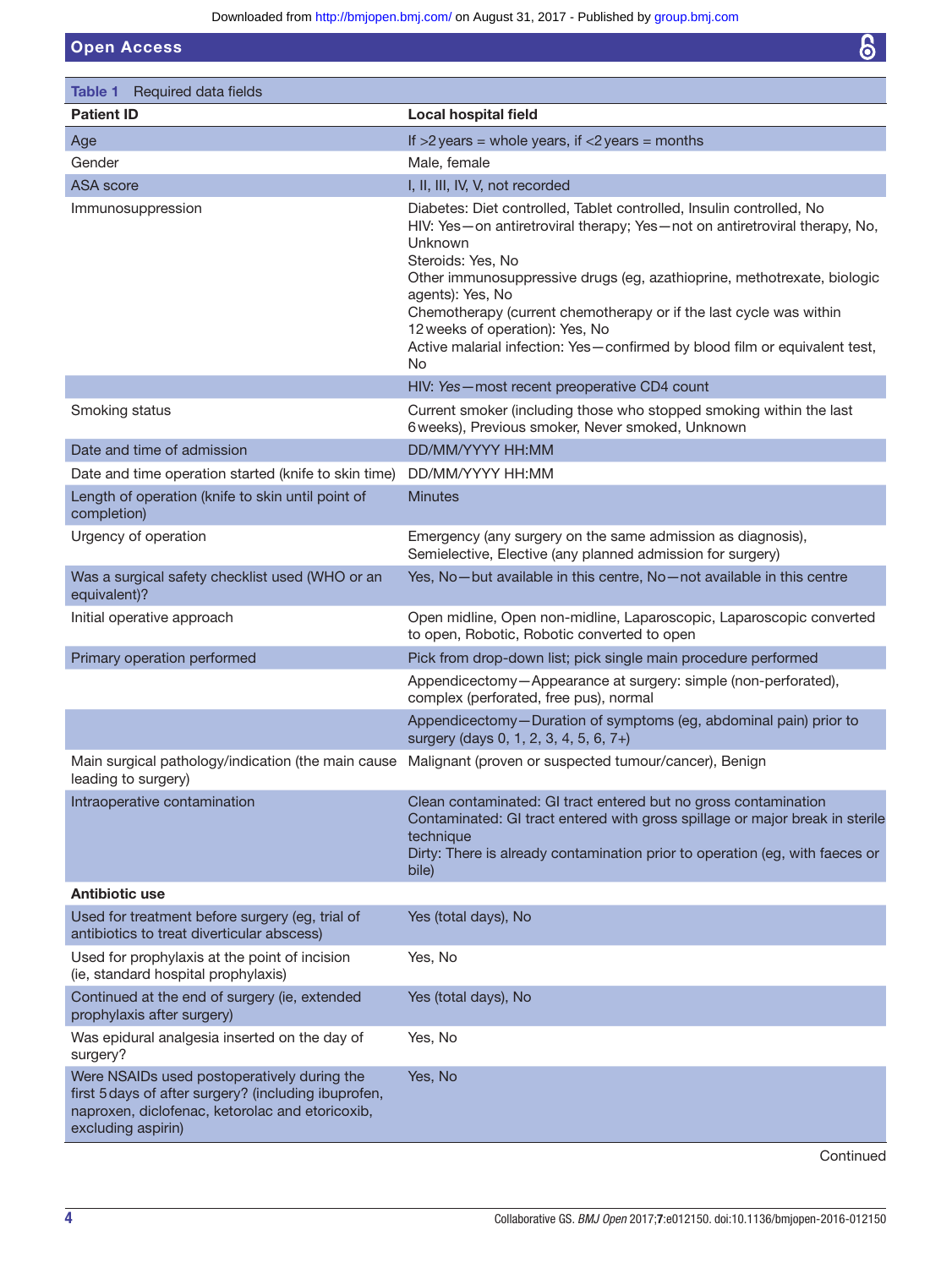| Table 1<br>Continued                                                                                                                           |                                                                                                                                                                                                                               |
|------------------------------------------------------------------------------------------------------------------------------------------------|-------------------------------------------------------------------------------------------------------------------------------------------------------------------------------------------------------------------------------|
| <b>Patient ID</b>                                                                                                                              | <b>Local hospital field</b>                                                                                                                                                                                                   |
| Was serum haemoglobin/haematocrit checked in<br>the first 48 hours postoperatively?                                                            | Yes-serum haemoglobin, Yes-capillary PCV, No-but tests available in<br>this centre. No-tests not available in this centre                                                                                                     |
| Was serum creatinine checked in the first 48 hours<br>postoperatively?                                                                         | Yes, No-but available in this centre, No-not available in this centre                                                                                                                                                         |
| Length of postoperative stay                                                                                                                   | Days                                                                                                                                                                                                                          |
| <b>Surgical site infection</b>                                                                                                                 |                                                                                                                                                                                                                               |
| Prior to discharge                                                                                                                             | Yes, No                                                                                                                                                                                                                       |
| At 30 days after surgery                                                                                                                       | Yes, No, Not assessed after discharge                                                                                                                                                                                         |
|                                                                                                                                                | If yes: Was a wound swab sent for microbiological culture: Yes, No-but<br>available in this centre, No-not available in this centre                                                                                           |
|                                                                                                                                                | If yes: How was this treated: operative drainage, wound opened outside of<br>operating theatre, antibiotics (tick all that apply)                                                                                             |
| What bacteria, if any, were identified?                                                                                                        | None, Staphylococcus aureus, Coliform, Anaerobe, Other (five tick boxes)                                                                                                                                                      |
|                                                                                                                                                | If yes: Sensitivity: sensitive to antibiotic prophylaxis given; resistant to<br>antibiotic prophylaxis given; sensitivities not tested-but available in this<br>centre; sensitivities not tested-not available in this centre |
| 30-day unexpected reintervention. Record the<br>most serious reintervention                                                                    | Yes-surgical, Yes-endoscopic, Yes-interventional radiology, No                                                                                                                                                                |
| 30-day mortality                                                                                                                               | Dead, Alive, Unknown. If died: postoperative day of death                                                                                                                                                                     |
| 30-day intra-abdominal/pelvic abscess (CT,<br>ultrasound or clinical (including reoperation)<br>evidence of intra-abdominal or pelvic abscess) | Yes, No                                                                                                                                                                                                                       |
| Other hospital-acquired infection (treated with or<br>without antibiotics)                                                                     | Yes-urinary tract infection, Yes-pneumonia, Yes-central venous line<br>infection, Yes-peripheral line infection, Yes-other, No                                                                                                |
| How was 30-day follow-up status achieved? (all<br>applicable)                                                                                  | Still an inpatient, Clinic review, Telephone review, Community/home<br>review, Discharged before 30 days and not contacted again                                                                                              |

ASA, American Society of Anaesthesiologists; GI, gastrointestinal; NSAID, non-steroidal anti-inflammatory drug; PCV, packed cell volume.

#### Statistical analysis and power calculation

Identification of hospital or surgeon-specific performance will not be reported. Variation in outcome across different contexts will be tested using the  $HDI<sup>24</sup>$  $HDI<sup>24</sup>$  $HDI<sup>24</sup>$ (a composite statistic of life expectancy, education and income indices). Following analysis, centre-specific SSI rates will be fed back to participants. Hierarchical logistic regression multivariate analysis will be used to adjust the influence of HDI on SSI rates for confounding patient and disease variables. We will subgroup patients according to operative procedure for the purpose of analysis.

An appropriate sample size is difficult to calculate in this setting as there is a lack of previous study data to indicate the incidence of SSIs internationally. The previous GlobalSurg study recruited 10745 patients using the same methodology. [25A](#page-7-20)lthough the inclusion criterion for this study is different, we expect to achieve a similar number of patients. Based on the findings from GlobalSurg 1, this number will provide adequate power to show a minimum difference from 7% to 10% in SSI rate between two groups (80% power at 5% alpha requires a sample size of 1350 patients).

#### Trial registration number

This study has been registered with ClinicalTrials.gov (identifier: NCT02662231). The registration is available to view via: [https://clinicaltrials.gov/ct2/show/](https://clinicaltrials.gov/ct2/show/NCT02662231) [NCT02662231.](https://clinicaltrials.gov/ct2/show/NCT02662231)

#### Ethics and dissemination

#### Research ethics approval

The primary audit standard stems from the UK National Institute for Health and Clinical Excellence guidelines<sup>[26](#page-7-21)</sup>

#### Box 3 Study audit standards $^{27}$

<span id="page-5-0"></span>Audit standards from National Institute for Health and Clinical Excellence: Surveillance

- ► People having surgery are cared for by healthcare providers that monitor surgical site infection rates (including postdischarge infections) and provide feedback to relevant staff and stakeholders for continuous improvement through adjustment of clinical practice (Quality Statement 7).Treatment of surgical site infection:
- ► People with a surgical site infection are offered treatment with an antibiotic that covers the likely causative organisms and is selected based on local resistance patterns and the results of microbiological tests (Quality Statement 6).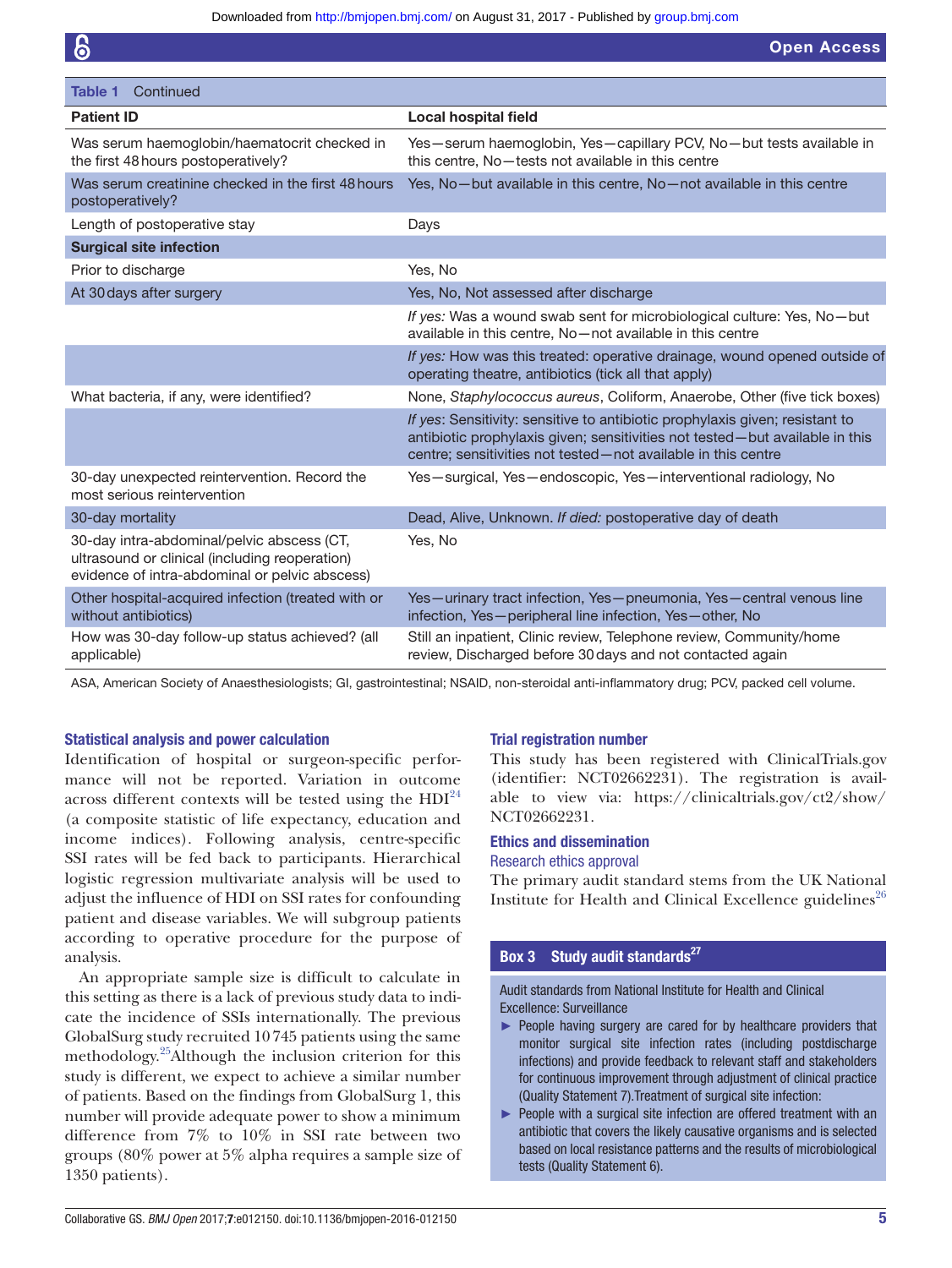[\(box](#page-5-0) 3). As this study will not change local clinical practice and is limited to using data obtained as part of usual care, it has been classified as an audit by the South East Scotland Research Ethics Service in Edinburgh, Scotland (online [supplementary file 1\)](https://dx.doi.org/10.1136/bmjopen-2016-012150). Thus, this may be considered a global audit or global service evaluation.

Investigators are required to gain approval from the relevant responsible bodies, including local clinical audit departments, research and development departments or institutional review boards, as appropriate in their centre. If such departments are unavailable, written permission should be supplied by the chief of surgery or the responsible supervising consultant/attending physician.

#### Protocol dissemination

The protocol will be disseminated across the established GlobalSurg network, compromised of surgeons, medical students and research nurses across the world. The network previously included over 1200 collaborators across 375 centres representing 58 countries.<sup>[12](#page-7-8)</sup> Country leads are responsible for local coordination and dissemination within their country. In addition, the use of social media including Facebook, Twitter and YouTube has been shown to be an effective medium for dissem-ination of such collaborative projects<sup>[27](#page-7-18)</sup> and will also be employed.

#### Dissemination of results

We aim to publish the study results as open access. Data from the study will be described to ensure individual countries, hospitals and surgeons are anonymous and then shall be deposited in an online data repository for others to analyse. Based on the results of GlobalSurg 2 Study, a quality improvement protocol and/or interventional clinical trials will be suggested for possible application in the infection control units of each hospital included in this study.

#### **DISCUSSION**

In this study protocol, we describe a multicentre, international, prospective cohort study investigating the incidence of SSI and its association with preoperative parameters and risk factors as well as with postoperative morbidity and mortality. Despite SSI being the most common complication following major gastrointestinal surgery, no data exist describing its global epidemiology. Similarly, appendicectomies and cholecystectomies are two of the most common intra-abdominal operations performed; yet the international burden of SSI for these patients remains unknown.

By using collaborative methodology<sup>17</sup> and a short 2-week data collection period, the study will recruit sufficient numbers of patients to inform this, while avoiding burdening low-resource centres that may otherwise be unable to participate. By investigating the morbidity and mortality caused by SSIs globally, this study will provide a platform to build future quality improvement programmes and interventional trials.

This study will be delivered using an international multidisciplinary collaborative network of healthcare researchers. The collaborative model has consistently proven potential for producing high-quality outcomes data with limited resource requirements across national $^{6}$ <sup>18</sup>  $^{28}$  and international studies.<sup>[4](#page-7-3)</sup> A detailed study protocol and mandatory completion of online training modules will ensure standardised definitions and understanding of SSI so that this study will deliver a reliable and accurate data set. A predefined data validation strategy will produce an estimate of case ascertainment and the quality of local methods used to gather data.

SSIs have been shown to increase costs by an average of US\$20842 in high-income countries, which significantly burden healthcare systems.<sup>29</sup> Within low-income countries, healthcare-associated infections have been estimated to have an increased incidence.<sup>30</sup> This can result in an increased length of stay of an average 9.7days longer and has further knock-on effects to dependants which are more profound in the low-income setting. $29$  To help address this fiscal disparity, this project will inform future service-level quality improvement programmes. When regular audits of pathogens and antibiotic prescribing are undertaken, redundant antibiotic use is reduced. $3132$  With feedback of baseline SSI rates to participating centres, collaborators have the opportunity to appraise their current practice against a global standard. Surgeons will be able to implement interventions to improve service provision prior to a reaudit, 1year in the future. With the savings made from the implementation of prevention programmes being 11 times greater on average than costs,<sup>33</sup> these programmes will help reduce fiscal burden to patients and public health systems.

Many important determinants of a high burden of SSI in developing countries have not been identified. $5$  This study will be able to identify an association between SSIs and various risk factors, however, due to its observational nature, it will not be able to prove causality. Therefore, data points collected have been included with a plausible relationship with SSIs. The number of data collection points has been kept short in order to maximise data completeness and accuracy and minimise investigator workload.

Finally, this study will continue to strengthen the GlobalSurg network, developing capacity for research in LMICs. $34$  For the many research-naive centres worldwide, participation in this project could instil a culture of clinical effectiveness into routine clinical practice. This study will ultimately provide the basis for a global multicentre randomised controlled trial, aimed at reducing the burden of SSI and its attributed morbidity and mortality.

#### Twitter @GlobalSurg

Acknowledgements This project has received support from a DFID-Wellcome-MRC Joint Global Health Trials Development Award and a British Medical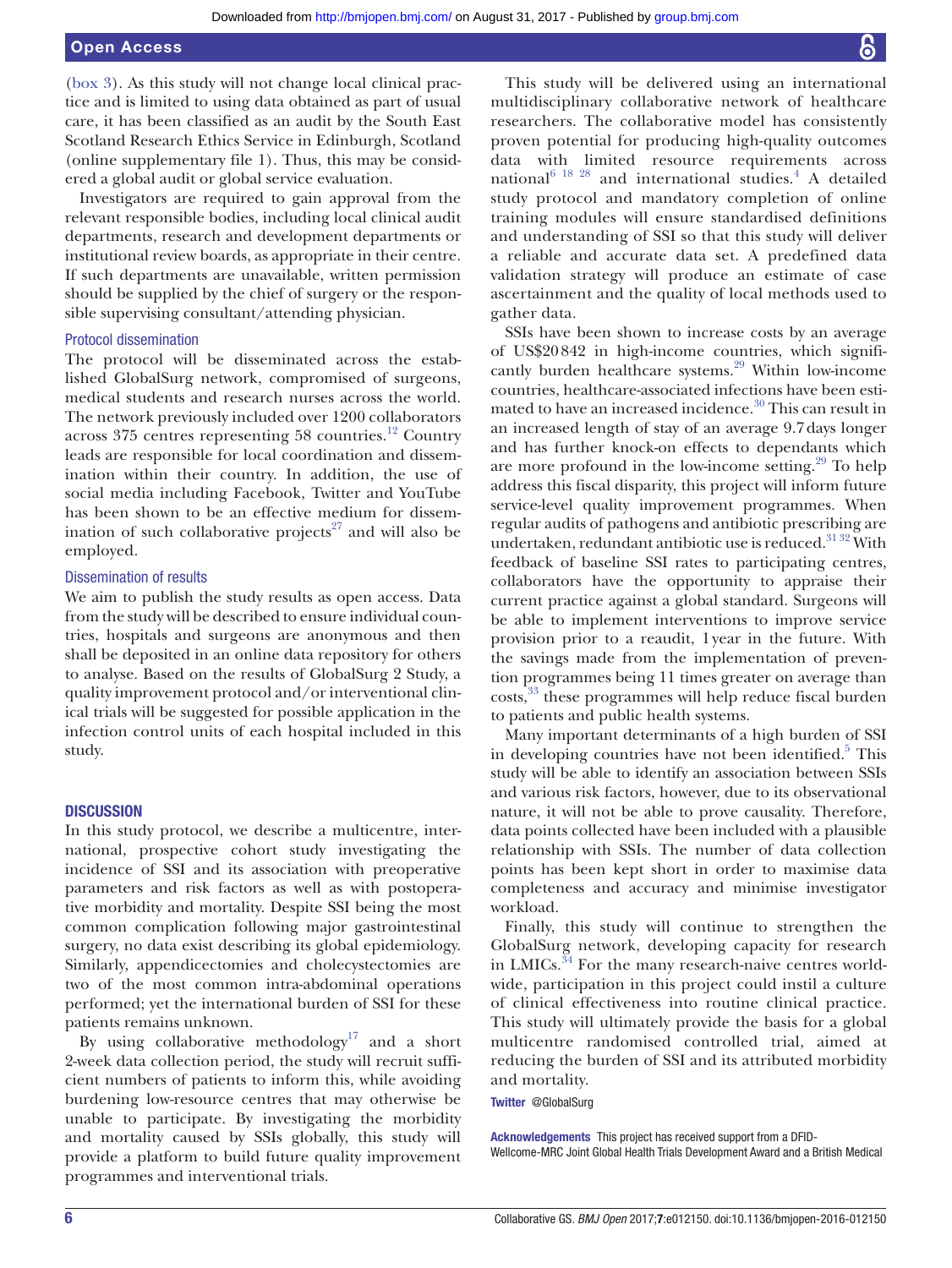Association grant. These organisations have not been involved in the drafting of this protocol or review of this manuscript.

Collaborators Chetan Khatri, Midhun Mohan, Thomas M Drake, James Glasbey, Dmitri Nepogodiev, Catherine Shaw, Zahra Jaffry, Stuart Fergusson, Francesco Pata, Adesoji O Ademuyiwa, Afnan Altamini, Hosni Khairy Salem, Andrew Kirby, Kjetil Soreide, Gustavo Recinos, Richard Spence, Sarah Rayne, Stephen Tabiri, Jen Cornick, Thomas Pinkney, Richard Lilford, J Edward Fitzgerald, Ewen M Harrison, Aneel Bhangu

Contributors All authors contributed to the design, drafting and review of this study protocol.

Funding This project has received support from the British Medical Association and the Association of Surgeons in Training. These organisations have not been involved in the drafting of this protocol or review of this manuscript.

Competing interests None declared. GlobalSurg is run by the Surgical Research Gateway (SuRG) Foundation. The SuRG Foundation is a registered charity (charity number 1159898) whose object is to advance the education of medical students and doctors in surgical science, clinical research and audit methods by promoting participation in collaborative clinical research and audit studies.

Patient consent This study was reviewed by the South East Scotland Research Ethics committee and they have classified this as clinical audit/service evaluation in the UK. As such, this does not require specific consent to be obtained from patients.

Ethics approval South East Scotland Research Ethics Service in Edinburgh.

Provenance and peer review Not commissioned; externally peer reviewed.

Open Access This is an Open Access article distributed in accordance with the terms of the Creative Commons Attribution (CC BY 4.0) license, which permits others to distribute, remix, adapt and build upon this work, for commercial use, provided the original work is properly cited. See: [http://creativecommons.org/](http://creativecommons.org/licenses/by/4.0/) [licenses/by/4.0/](http://creativecommons.org/licenses/by/4.0/)

© Article author(s) (or their employer(s) unless otherwise stated in the text of the article) 2017. All rights reserved. No commercial use is permitted unless otherwise expressly granted.

#### **REFERENCES**

- <span id="page-7-0"></span>1. Stewart B, Khanduri P, McCord C, *et al*. Global disease burden of conditions requiring emergency surgery. *[Br J Surg](http://dx.doi.org/10.1002/bjs.9329)* 2014;101:e9–e22.
- <span id="page-7-1"></span>2. The Lancet Commission on Global Surgery. *Data for the sustainable development of surgical systems: A global collaboration*201[5http://](http://www.lancetglobalsurgery.org/#!indicators/o217z) [www.lancetglobalsurgery.org/#!indicators/o217z](http://www.lancetglobalsurgery.org/#!indicators/o217z) (accessed 28 Dec 2015).
- <span id="page-7-2"></span>3. Meara JG, Leather AJ, Hagander L, *et al*. Global Surgery 2030: evidence and solutions for achieving health, welfare, and economic development. *[Lancet](http://dx.doi.org/10.1016/S0140-6736(15)60160-X)* 2015;386:569–624.
- <span id="page-7-3"></span>4. Pearse RM, Moreno RP, Bauer P, *et al*. Mortality after surgery in Europe: a 7 day cohort study. *[Lancet](http://dx.doi.org/10.1016/S0140-6736(12)61148-9)* 2012;380:1059–65.
- <span id="page-7-4"></span>5. Allegranzi B, Bagheri Nejad S, Combescure C, *et al*. Burden of endemic health-care-associated infection in developing countries: systematic review and meta-analysis. *[Lancet](http://dx.doi.org/10.1016/S0140-6736(10)61458-4)* 2011;377:228–41.
- <span id="page-7-5"></span>6. Pinkney TD, Calvert M, Bartlett DC, *et al*. Impact of wound edge protection devices on surgical site infection after laparotomy: multicentre randomised controlled trial (ROSSINI Trial). *[BMJ](http://dx.doi.org/10.1136/bmj.f4305)* 2013;347:f4305 [http://www.pubmedcentral.nih.gov/articlerender.](http://www.pubmedcentral.nih.gov/articlerender.fcgi?artid=3805488&tool=pmcentrez&rendertype=abstract) [fcgi?artid=3805488&tool=pmcentrez&rendertype=abstract.](http://www.pubmedcentral.nih.gov/articlerender.fcgi?artid=3805488&tool=pmcentrez&rendertype=abstract)
- 7. Smyth ET, McIlvenny G, Enstone JE, *et al*. Four country healthcare associated infection prevalence survey 2006: overview of the results. *[J Hosp Infect](http://dx.doi.org/10.1016/j.jhin.2008.04.020)* 2008;69:230–48.
- <span id="page-7-6"></span>8. Coello R, Charlett A, Wilson J, *et al*. Adverse impact of surgical site infections in English hospitals. *[J Hosp Infect](http://dx.doi.org/10.1016/j.jhin.2004.10.019)* 2005;60:93–103.
- 9. Wilson AP, Gibbons C, Reeves BC, *et al*. Surgical wound infection as a performance Indicator: agreement of common definitions of wound infection in 4773 patients. *[BMJ](http://dx.doi.org/10.1136/bmj.38232.646227.DE)* 2004;329:720.
- 10. Plowman R, Graves N, Griffin MA, *et al*. The rate and cost of hospital-acquired infections occurring in patients admitted to

selected specialties of a district general hospital in England and the national burden imposed. *[J Hosp Infect](http://dx.doi.org/10.1053/jhin.2000.0881)* 2001;47:198–209.

- <span id="page-7-7"></span>11. Tanner J, Khan D, Aplin C, *et al*. Post-discharge surveillance to identify colorectal surgical site infection rates and related costs. *[J](http://dx.doi.org/10.1016/j.jhin.2009.03.021)  [Hosp Infect](http://dx.doi.org/10.1016/j.jhin.2009.03.021)* 2009;72:243–50.
- <span id="page-7-8"></span>12. Collaborative G. GlobalSurg 1: determining universal markers of quality in abdominal surgery: an international evaluation. 2015. [http://](http://globalsurg.org/projects/globalsurg-1/) [globalsurg.org/projects/globalsurg-1/](http://globalsurg.org/projects/globalsurg-1/) ((accessed 25 Dec2015).).
- <span id="page-7-9"></span>13. Earnshaw S, Mendez A, Monnet DL, *et al*. Global collaboration to encourage prudent antibiotic use. *[Lancet Infect Dis](http://dx.doi.org/10.1016/S1473-3099(13)70315-3)* 2013;13:1003–4.
- <span id="page-7-10"></span>14. Dulon M, Haamann F, Peters C, *et al*. MRSA prevalence in european healthcare settings: a review. *[BMC Infect Dis](http://dx.doi.org/10.1186/1471-2334-11-138)* 2011;11:138.
- <span id="page-7-11"></span>15. Okeke IN, Laxminarayan R, Bhutta ZA, Laxminarayan R, *et al*. Antimicrobial resistance in developing countries. part I: recent trends and current status. *[Lancet Infect Dis](http://dx.doi.org/10.1016/S1473-3099(05)70189-4)* 2005;5:481–93.
- <span id="page-7-12"></span>16. Laxminarayan R, Duse A, Wattal C, *et al*. Antibiotic resistance-the need for global solutions. *[Lancet Infect Dis](http://dx.doi.org/10.1016/S1473-3099(13)70318-9)* 2013;13:1057–98.
- <span id="page-7-22"></span>17. Bhangu A, Kolias AG, Pinkney T, *et al*. Surgical research collaboratives in the UK. *[Lancet](http://dx.doi.org/10.1016/S0140-6736(13)62013-9)* 2013;382:1091–2.
- 18. Collaborative S. Impact of postoperative non-steroidal antiinflammatory drugs on adverse events after gastrointestinal surgery. *[Br J Surg](http://dx.doi.org/10.1002/bjs.9614)* 2014;101:1413–23.
- <span id="page-7-13"></span>19. Bhangu A, Fitzgerald JE, Kolias AG. Trainee-led research collaboratives: a novel model for delivering multi-centre studies. *[ANZ J Surg](http://dx.doi.org/10.1111/ans.12797)* 2014;84:902–3 [http://www.ncbi.nlm.nih.gov/pubmed/](http://www.ncbi.nlm.nih.gov/pubmed/25584384) [25584384](http://www.ncbi.nlm.nih.gov/pubmed/25584384).
- <span id="page-7-14"></span>20. Bhangu A, Fitzgerald JE, Harrison EM. Global Academic Surgery and Global Outcomes in Surgery: developing a Sustainable Model for the development of Audit and Research Capacity. *[JAMA Surg](http://dx.doi.org/10.1001/jamasurg.2015.3082)* 2016;151:94–5.
- <span id="page-7-15"></span>21. Horan TC, Andrus M, Dudeck MA. CDC/NHSN surveillance definition of health care-associated infection and criteria for specific types of infections in the acute care setting. *[Am J Infect Control](http://dx.doi.org/10.1016/j.ajic.2008.03.002)* 2008;36:309–32.
- <span id="page-7-16"></span>22. Harris PA, Taylor R, Thielke R, *et al*. Research electronic data capture (REDCap)--a metadata-driven methodology and workflow process for providing translational research informatics support. *[J Biomed](http://dx.doi.org/10.1016/j.jbi.2008.08.010)  [Inform](http://dx.doi.org/10.1016/j.jbi.2008.08.010)* 2009;42:377–81.
- <span id="page-7-17"></span>23. Collaborative G. GlobalSurg II Protocol | Globalsurg. 2015. [http://](http://globalsurg.org/globalsurg-2-protocol/) [globalsurg.org/globalsurg-2-protocol/](http://globalsurg.org/globalsurg-2-protocol/) (accessed 29 Dec2015).
- <span id="page-7-19"></span>24. Programme UND. No title. *Hum. Dev. Index* 2014 [http://hdr.undp.org/](http://hdr.undp.org/en/data) [en/data](http://hdr.undp.org/en/data).
- <span id="page-7-20"></span>25. Collaborative G. Mortalitly of emergency abdominal surgery in high, middle and low income countries. *Br J Surg* 2016.
- <span id="page-7-21"></span>26. England NHS, Groups CC. NICE support for commissioning for surgical site infection.. 2013:1–16.
- <span id="page-7-18"></span>27. Khatri C, Chapman SJ, Glasbey J, *et al*. Social media and internet driven study recruitment: evaluating a new model for promoting collaborator engagement and participation. *[PLoS One](http://dx.doi.org/10.1371/journal.pone.0118899)* 2015;10:e0118899.
- 28. Bhangu A. Safety of short, in-hospital delays before surgery for acute appendicitis: multicentre cohort study, systematic review, and metaanalysis. *[Ann Surg](http://dx.doi.org/10.1097/SLA.0000000000000492)* 2014;259:894–903.
- <span id="page-7-23"></span>29. de Lissovoy G, Fraeman K, Hutchins V, *et al*. Surgical site infection: incidence and impact on hospital utilization and treatment costs. *[Am](http://dx.doi.org/10.1016/j.ajic.2008.12.010)  [J Infect Control](http://dx.doi.org/10.1016/j.ajic.2008.12.010)* 2009;37:387–97.
- <span id="page-7-24"></span>30. Bagheri Nejad S, Allegranzi B, Syed SB, *et al*. Health-careassociated infection in Africa: a systematic review. *[Bull World Health](http://dx.doi.org/10.2471/BLT.11.088179)  [Organ](http://dx.doi.org/10.2471/BLT.11.088179)* 2011;89:757–65.
- <span id="page-7-25"></span>31. Cameron M, Jones S, Adedeji O. Antibiotic prophylaxis audit and questionnaire study: traffic Light Poster improves adherence to protocol in gastrointestinal surgery. *[Int J Surg](http://dx.doi.org/10.1016/j.ijsu.2015.05.008)* 2015;19:112–5.
- 32. Ashiru-Oredope D, Sharland M, Charani E, *et al*. Improving the quality of antibiotic prescribing in the NHS by developing a new Antimicrobial Stewardship Programme: Start Smart--Then Focus. *[J](http://dx.doi.org/10.1093/jac/dks202)  [Antimicrob Chemother](http://dx.doi.org/10.1093/jac/dks202)* 2012;67(Suppl 1):i51–i63.
- <span id="page-7-26"></span>33. Arefian H, Vogel M, Kwetkat A, *et al*. Economic Evaluation of Interventions for Prevention of Hospital Acquired Infections: A Systematic Review. *[PLoS One](http://dx.doi.org/10.1371/journal.pone.0146381)* 2016;11:e0146381.
- <span id="page-7-27"></span>34. Spence RT, Panieri E, Rayne SL, *et al*. Collaboration is key to strengthening surgical research capacity in sub-Saharan Africa. *[S](http://dx.doi.org/10.7196/SAMJ.2016.v106i2.10182)  [Afr Med J](http://dx.doi.org/10.7196/SAMJ.2016.v106i2.10182)* 2016;106:125–6 [http://www.ncbi.nlm.nih.gov/pubmed/](http://www.ncbi.nlm.nih.gov/pubmed/26821888) [26821888.](http://www.ncbi.nlm.nih.gov/pubmed/26821888)